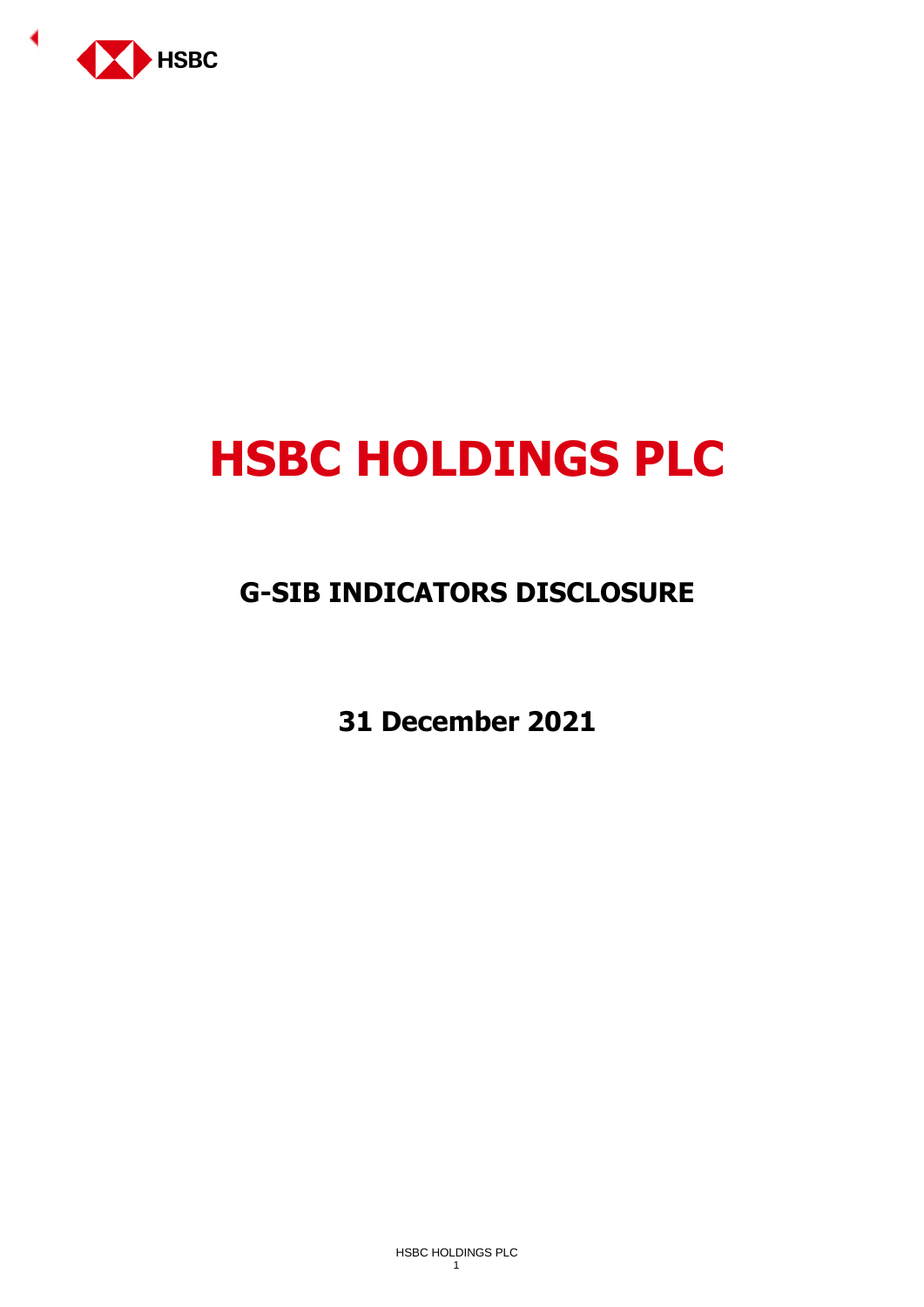

# **G-SIB indicators disclosures**

#### **The disclosure**

The 'HSBC Holdings plc G-SIB Indicators Disclosure 2021 year-end template' sets out data to be used by the Financial Stability Board and the Basel Committee on Banking Supervision in determining HSBC's 2022 global systemically important bank ('G-SIB') ranking and which will ultimately inform the G-SIB capital buffer to be applied in 2024. The data is at 31 December 2021 and has been prepared in accordance with instructions for the 2021 year-end data collection exercise of the Basel Macro Prudential Supervision Group, and conforms to the European Banking Authority ('EBA') Implementing Technical Standards. As instructed, we have used the regulatory consolidation scope unless otherwise required.

#### **The G-SIB assessment methodology**

Under the Basel Committee's G-SIB ranking and capital charge assessment methodology, which the EBA's methodology reflects, a group of the largest banks, as a proxy for the global banking sector, is scored under thirteen indicators.

Under the Basel Committee's G-SIB ranking and capital charge assessment methodology, which the EBA's methodology reflects, a group of the largest banks, as a proxy for the global banking sector, is scored under thirteen indicators.

The score in each of the five main categories is then determined as a simple average of the indicator scores within that category (subject to a cap on the score for Substitutability), and the bank's overall score as a simple average of the five category scores.

It is important to note that a bank's ranking for the purpose of allocation of a capital charge on the scale 0% to 3.5% will therefore be driven by its relative complexity, substitutability, etc. compared with the entire reference group of banks, materially influenced by those of the largest banks in the group.

Thus, if a bank were significantly to shrink its size, simplify operations and reduce complexity, but others were to take even greater steps in this regard, then that bank might nevertheless rise in the overall ranking and potentially incur an increased capital buffer.

## **GSIB framework changes to the core Indicators**

The following key changes to the G-SIB Indicators framework (published in BCBS D445 in 2018) have been implemented in the 2021 template:

- A new trading volumes indicator has been added with a 3.33% score weighting (Section 9) and the underwritten transactions indicator (Section 8) score weighting reduced from 6.67% to 3.33% under the Substitutability/ Financial Institution Infrastructure category.
- Insurance subsidiaries have been added to the scope of the size (Section 2), interconnectedness (Sections 3-5) and complexity (Sections 10 & 12) indicators.
- Amendments to the basis of prep for cross-jurisdictions indicators (foreign derivatives claims included in cross jurisdictional claims and foreign derivatives liabilities included in Cross-Jurisdictional Liabilities) (Sections 13 &14).
- Mexican Pesos removed and New Zealand Dollar added to Section 6 (Payments made in the reporting year).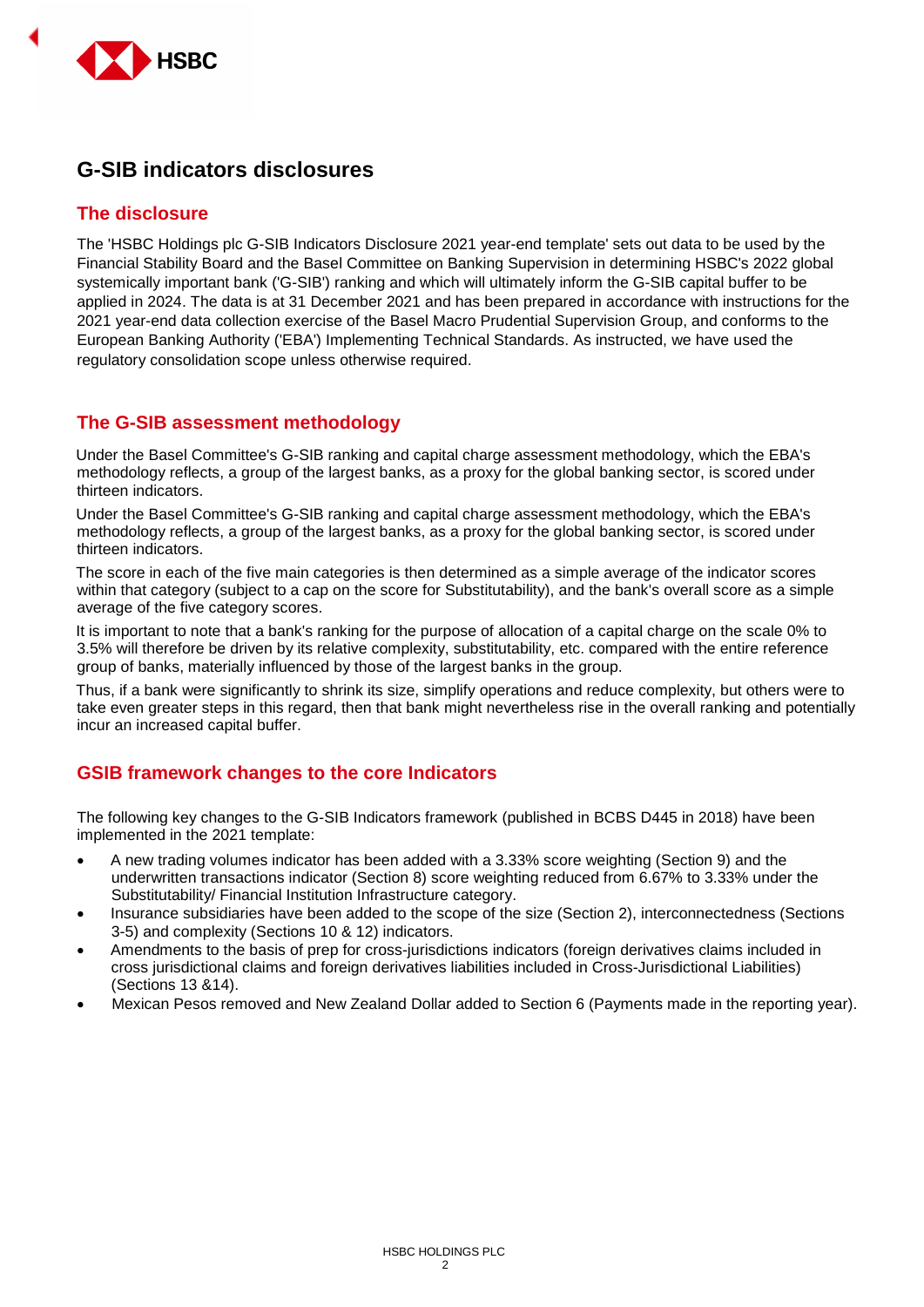### **End-2021 G-SIB Assessment Exercise**

**Section 1 - General Information Response** a. General information provided by the relevant supervisory authority: (1) Country code 1001 GB (2) Bank name 1002 HSBC Holdings plc<br>
(3) Reporting date (yyyy-mm-dd) 2021-12-31<br>
(3) Reporting date (yyyy-mm-dd) 2021-12-31 (3) Reporting date (yyyy-mm-dd) 2021-12-31 (3) Reporting date (yyyy-mm-dd) 2021-12-31 (4) Reporting currency control and the USD (4) Reporting currency control and the USD (4) Reporting currency control and the USD (4) Rep external conversion rate and the conversion rate of the conversion rate of the conversion rate and the conversion rate of the conversion rate of the conversion rate of the conversion rate of the conversion rate of the conv (5) Euro conversion rate and the typy-mm-dd) and the type of the type of the typy-mm-dd (6) Submission date (yyyy-mm-dd) and the typy-mm-dd (6) Submission date (yyyy-mm-dd) and the typy-mm-dd (6) Submission date (yyyy-mm-d (6) Submission date (yyyy-mm-dd) b. General Information provided by the reporting institution: (1) Reporting unit 1007 1000000 (2) Accounting standard and the standard and the state of public disclosure (yyyy-mm-dd) (1008 **IFRS** 1008 **IFRS** 1008 **IFRS** 1009 **IFRS** 1009 **IFRS** 1009 **IFRS** 1009 **IFRS** 1009 **IFRS** 1009 **IFRS** 1009 **IS** (3) Date of public disclosure (yyyy-mm-dd) and the comparison of the comparison of the comparison of the comparison of the comparison of the comparison of the comparison of the comparison of the comparison of the compariso (4) Language of public disclosure (5) Web address of public disclosure 1011 https://www.hsbc.com/investors/results-andannouncements/allreporting/group?page=1&take=20 (6) LEI code 2015 MLU0ZO3ML4LN2LL2TL39

#### **Size Indicator**

**General Bank Data**

| <b>Section 2 - Total Exposures</b>                                                                                                                  | GSIB | <b>Amount in million USD</b> |
|-----------------------------------------------------------------------------------------------------------------------------------------------------|------|------------------------------|
| a. Derivatives                                                                                                                                      |      |                              |
| (1) Counterparty exposure of derivatives contracts                                                                                                  | 1012 | 23,062                       |
| (2) Capped notional amount of credit derivatives                                                                                                    | 1201 | 3,671                        |
| (3) Potential future exposure of derivative contracts                                                                                               | 1018 | 108,496                      |
| b. Securities financing transactions (SFTs)                                                                                                         |      |                              |
| (1) Adjusted gross value of SFTs                                                                                                                    | 1013 | 265,273                      |
| (2) Counterparty exposure of SFTs                                                                                                                   | 1014 | 10,342                       |
| c. Other assets                                                                                                                                     | 1015 | 2,351,910                    |
| d. Gross notional amount of off-balance sheet items                                                                                                 |      |                              |
| (1) Items subject to a 0% credit conversion factor (CCF)                                                                                            | 1019 | 480.821                      |
| (2) Items subject to a 20% CCF                                                                                                                      | 1022 | 51,633                       |
| (3) Items subject to a 50% CCF                                                                                                                      | 1023 | 341,282                      |
| (4) Items subject to a 100% CCF                                                                                                                     | 1024 | 32,126                       |
| e. Regulatory adjustments                                                                                                                           | 1031 | 34,424                       |
| f. Total exposures prior to regulatory adjustments (sum of items 2.a.(1) thorough 2.c, 0.1 times 2.d.(1), 0.2 times 2.d.(2), 0.5 times 2.d.(3), and |      |                              |
| 2.d.(4)                                                                                                                                             | 1103 | 3,023,929                    |
| g. Exposures of insurance subsidiaries not included in 2.f net of intragroup:                                                                       |      |                              |
| (1) On-balance sheet and off-balance sheet insurance assets                                                                                         | 1701 | 143,435                      |
| (2) Potential future exposure of derivatives contracts for insurance subsidiaries                                                                   | 1205 | 101                          |
| (3) Investment value in consolidated entities                                                                                                       | 1208 | 2,619                        |
| h. Intragroup exposures with insurance subsidiaries reported in 2.g that are included in 2.f                                                        | 2101 | 4,520                        |
| i. Total exposures indicator, including insurance subsidiaries (sum of items 2.f, 2.g.(1) thorough 2.g.(2) minus 2.g.(3) thorough 2.h)              |      |                              |
|                                                                                                                                                     | 1117 | 3.160.326                    |

#### **Interconnectedness Indicators**

| Section 3 - Intra-Financial System Assets                                                                                                             | <b>GSIB</b> | <b>Amount in million USD</b> |
|-------------------------------------------------------------------------------------------------------------------------------------------------------|-------------|------------------------------|
| a. Funds deposited with or lent to other financial institutions                                                                                       | 1216        | 103,370                      |
| (1) Certificates of deposit                                                                                                                           | 2102        | 1,811                        |
| b. Unused portion of committed lines extended to other financial institutions                                                                         | 1217        | 8,037                        |
| c. Holdings of securities issued by other financial institutions                                                                                      |             |                              |
| (1) Secured debt securities                                                                                                                           | 2103        | 24,783                       |
| (2) Senior unsecured debt securities                                                                                                                  | 2104        | 36,628                       |
| (3) Subordinated debt securities                                                                                                                      | 2105        | 575                          |
| (4) Commercial paper                                                                                                                                  | 2106        | $\overline{0}$               |
| (5) Equity securities                                                                                                                                 | 2107        | 66,506                       |
| (6) Offsetting short positions in relation to the specific equity securities included in item 3.c.(5)                                                 | 2108        | 11,957                       |
| d. Net positive current exposure of SFTs with other financial institutions                                                                            | 1219        | 8,616                        |
| e. OTC derivatives with other financial institutions that have a net positive fair value                                                              |             |                              |
| (1) Net positive fair value                                                                                                                           | 2109        | 5,569                        |
| (2) Potential future exposure                                                                                                                         | 2110        | 47,815                       |
| f. Intra-financial system assets indicator, including insurance subsidiaries (sum of items 3.a, 3.b through 3.c.(5), 3.d, 3.e.(1), and 3.e.(2), minus |             |                              |
| 3.c.(6)                                                                                                                                               | 1215        | 289,942                      |

| Section 4 - Intra-Financial System Liabilities                                                                           | GSIB | <b>Amount in million USD</b> |
|--------------------------------------------------------------------------------------------------------------------------|------|------------------------------|
| a. Funds deposited by or borrowed from other financial institutions                                                      |      |                              |
| (1) Deposits due to depository institutions                                                                              | 2111 | 57,105                       |
| (2) Deposits due to non-depository financial institutions                                                                | 2112 | 186,441                      |
| (3) Loans obtained from other financial institutions                                                                     | 2113 | 4,561                        |
| b. Unused portion of committed lines obtained from other financial institutions                                          | 1223 | 6,692                        |
| c. Net negative current exposure of SFTs with other financial institutions                                               | 1224 | 20,588                       |
| d. OTC derivatives with other financial institutions that have a net negative fair value                                 |      |                              |
| (1) Net negative fair value                                                                                              | 2114 | 3,223                        |
| (2) Potential future exposure                                                                                            | 2115 | 23,643                       |
| e. Intra-financial system liabilities indicator, including insurance subsidiaries (sum of items 4.a.(1) through 4.d.(2)) | 1221 | 302,252                      |